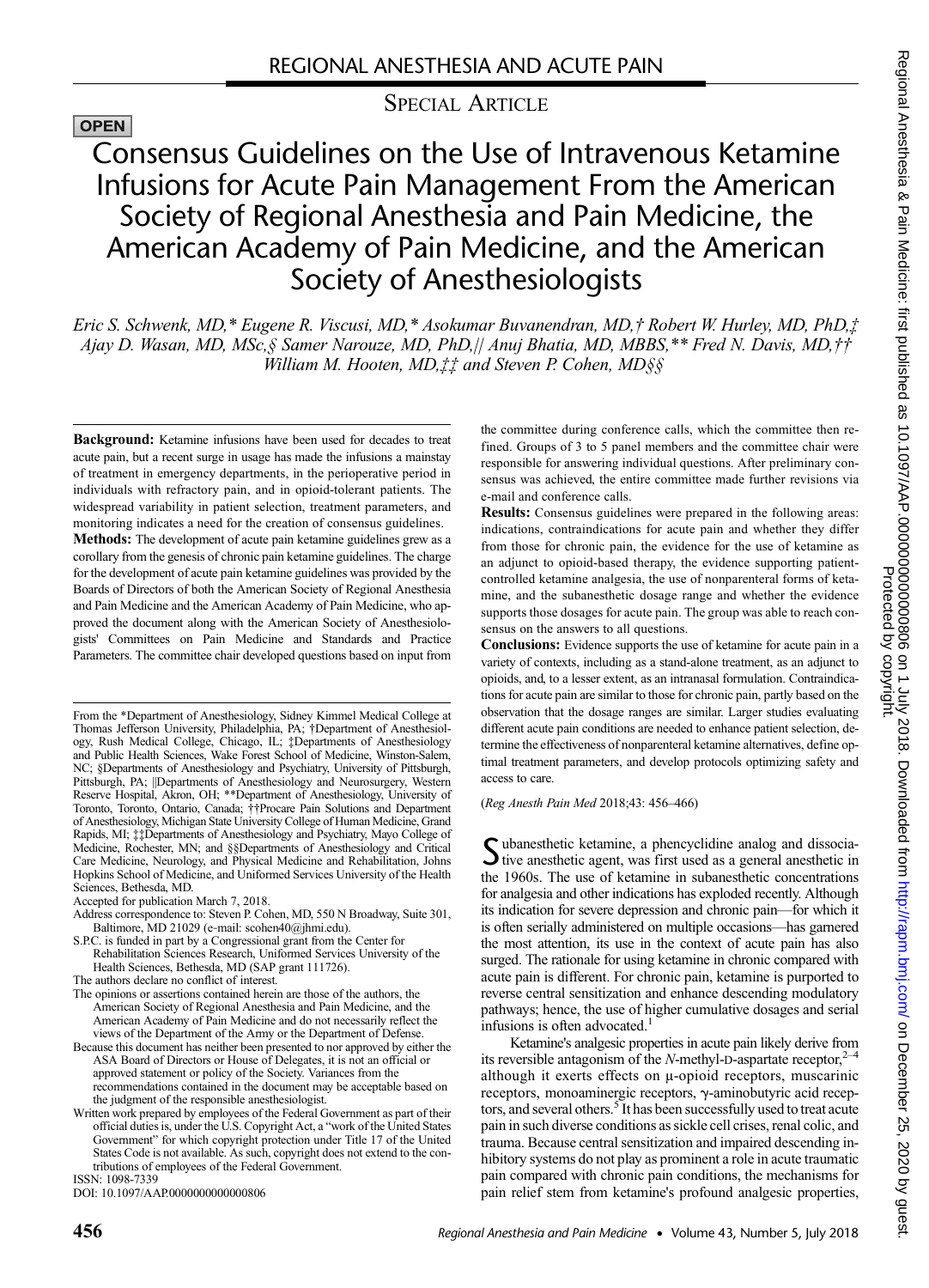Regional Anesthesia & Pain Medicine: first published as 10.1097/AAP.00000000000000000000000 n 1 July 2018. Downloaded from http://rapm.bmj.com/ on December 25, 2020 by guest<br>Protectesia & Pain Medicine: first published as on December 25, 2020 by guest. <http://rapm.bmj.com/> Regional Anesthesia & Pain Medicine: first published as 10.1097/AAP.0000000000000806 on 1 July 2018. Downloaded from Protected by copyright.

which are intricately bound with its psychomimetic effects. One driving force for the increased use in acute pain is the burgeoning effort to reduce the risk of chronic opioid use after acute exposure and its subsequent complications, including addiction. $6-8$ 

Ketamine is increasingly being administered in inpatient settings with acute pain service guidance and in outpatient settings under a variety of models. Although interest clearly exists, the details of implementation and management have not been defined, and clinicians and patients have questions with yetto-be-determined answers. Some of the questions revolve around variability in patient selection, drug-dosing regimens, and management protocols.

To date, few recommendations are available to guide this emerging acute pain therapy. The variability in patient selection, drug dosing, monitoring, and management protocols speaks to the need for guidance. The purpose of these guidelines is therefore to provide a framework for safe use of ketamine in the acute pain setting.

#### METHODS OF DEVELOPMENT

This was a joint effort launched in November 2016 by the American Society of Regional Anesthesia and Pain Medicine (ASRA) and the American Academy of Pain Medicine (AAPM). In December 2017, the preliminary draft document was sent to the American Society of Anesthesiologists' (ASA's) Committees on Pain Medicine, and Standards and Practice Parameters, which approved the document with minor revisions.

The Ketamine Guidelines Committee was asked to develop guidelines that could be used by institutions, regulatory bodies and third-party payers, and practitioners to develop protocols, guide decision making, and improve patient outcomes and safety. The committee identified the need for distinct ketamine guidelines for acute and chronic pain in December 2016 during its first conference call. Panel members were selected by the 2 organizations and the chairperson of the Consensus Guidelines Committee on Ketamine for Pain Management (S.P.C.) based on their expertise in the use of ketamine, development of protocols to regulate its use, and ability to critically evaluate the literature. The questions and answers that comprised the guidelines were divided into modules composed of 3 to 5 authors and the committee chair, with 1 panel member designated as lead. The 6 questions were selected by the committee chair, revised by the acute guideline's first author (E.S.S.), and further modified by the committee en bloc. The author modules developed answers to the questions, with the chair and his designee(s) resolving discrepancies. All manuscript sections were then reviewed by the entire committee and revised by consensus. We intended to consider agreement by more than 75% of committee members as a consensus, noting the specific dissensions and reasons why, but were able to reach complete agreement on all questions.

Search engines used included MEDLINE, EMBASE, Google Scholar, and Cochrane Database of Systematic Reviews, as well as manual examination of the bibliographic sections of all manuscripts. Because of the paucity of high-quality studies, all types of articles were considered for inclusion. Key words used for the different sections included but were not limited to "ketamine," "norketamine," "N-methyl-D-aspartate receptor," "postoperative," "perioperative," "postsurgical," "preemptive," "preventive," "acute pain," "sickle cell," "trauma," "subanesthetic," "adjunct," "patientcontrolled analgesia," "opioid," "contraindication," "central sensitization," "nonparenteral," "oral," "intranasal," and "topical." Protocols from multiple academic, private practice, and government institutions were also reviewed to better appreciate standards of care. Each question's conclusions were graded from A to D or as insufficient based on the US Preventive Services Task Force (USPSTF) grading of evidence guidelines, which defined levels of evidence based on magnitude and certainty of benefit, described what the implications of the various grades of evidence are for clinical practice, and outlined what the levels of certainty mean (Tables  $1-3$ ).<sup>9</sup> The system was modified for use by the American Society of Interventional Pain Physicians for pain treatment therapies.10 It was chosen over several others, such as the Oxford Centre for Evidence-Based Medicine levels of evidence<sup>11</sup> and the Grading of Recommendations Assessment, Development, and Evaluation method, $12$  because of its flexibility, which allows for high-grade recommendations in the absence of level I studies and for multiple grades of recommendations.

In addition, the ketamine protocols of the institutions of all authors and others were examined for policies on patient selection, dosing, contraindications, and monitoring and are acknowledged when appropriate in our recommendations.

#### **DISCUSSION**

#### Key Questions

#### Guideline Question 1: Which Patients and Acute Pain Conditions Should Be Considered for Ketamine Treatment?

The indications for any therapy, including how to appropriately select patients, are critical in ensuring that it provides the maximal benefit with minimal risk to the greatest number of patients. In the case of subanesthetic ketamine in the acute pain setting, patients who benefit most fall into several broad categories. The first group of patients are those undergoing surgery in which the expected postoperative pain will be severe. This includes upper abdominal and thoracic surgery, where the greatest benefit in opioid reduction has been reported, as well as lower abdominal, intra-abdominal, and orthopedic (limb and spine) procedures.<sup>2</sup> Patients undergoing procedures with expected mild levels of pain, such as tonsillectomy and head and neck surgery, have not been shown to benefit from perioperative ketamine.

Another group of patients who may be considered for acute ketamine therapy are those who are opioid tolerant or opioid dependent and presenting for surgery or those with an acute exacerbation of a chronic condition. Although ketamine is widely used in this patient population, evidence for opioid-dependent patients specifically is limited to a few randomized controlled trials (RCTs). One RCT by Loftus and colleagues $13$  in 102 opioiddependent patients undergoing major spine surgery showed reduced 48-hour opioid consumption as well as opioid usage at 6 weeks in patients who received intraoperative ketamine only. Other studies in the same patient population have been less im-<br>pressive<sup>14</sup> or shown no benefit<sup>15,16</sup>; however, those 3 studies collectively enrolled only slighter more patients  $(N = 122)$  than did Loftus et al<sup>13</sup> (N = 102). Another RCT of opioid-dependent patients who were undergoing several types of noncancer

#### TABLE 1. Levels of Evidence for Guidelines and Recommendations

| <b>Certainty of</b> | <b>Magnitude of Net Benefit</b> |          |       |               |
|---------------------|---------------------------------|----------|-------|---------------|
| <b>Net Benefit</b>  | <b>Substantial</b>              | Moderate | Small | Zero/Negative |
| High                | А                               | в        |       | Ð             |
| Moderate            | в                               | в        |       | Ð             |
| Low                 | Insufficient                    |          |       |               |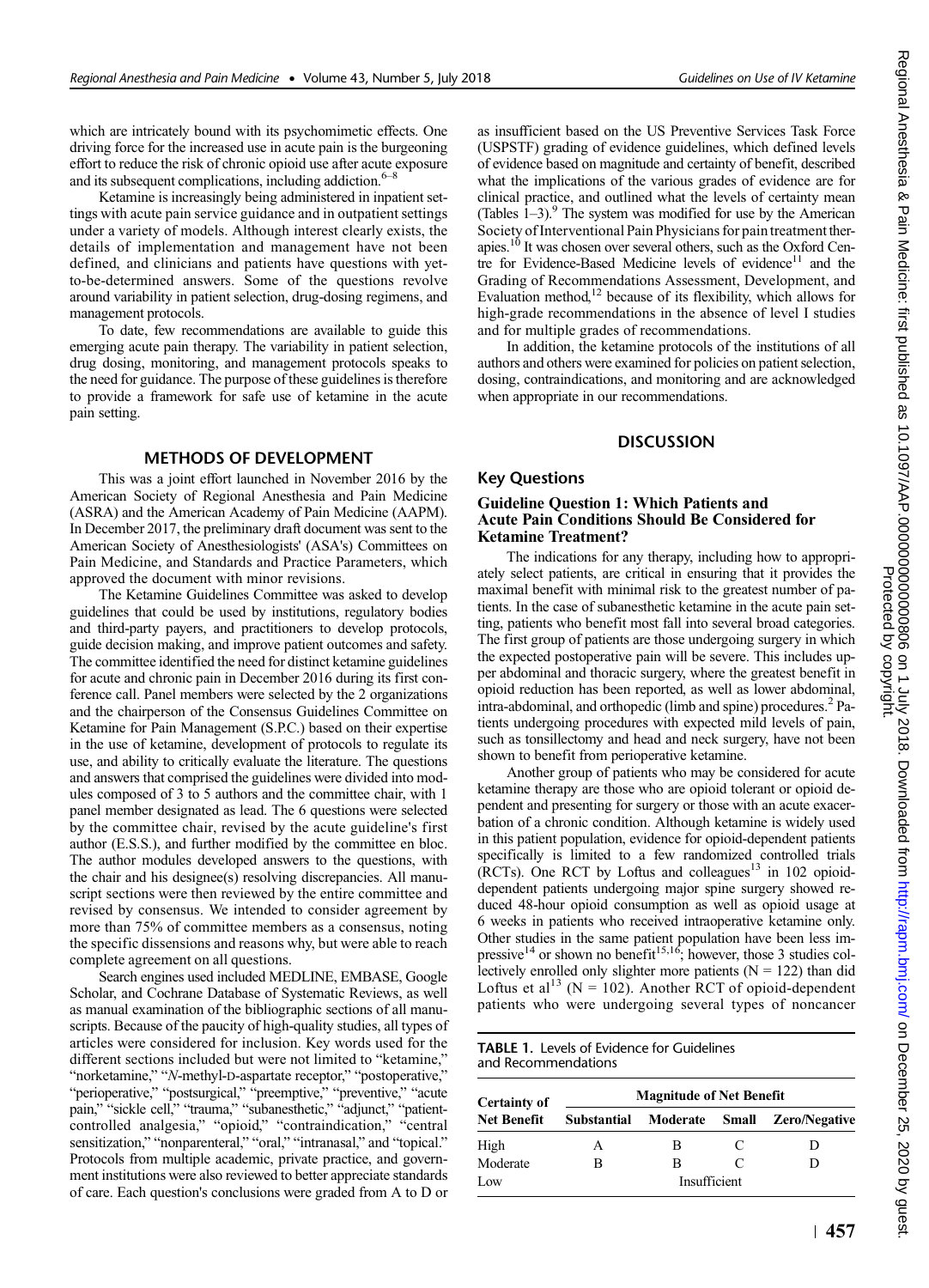|       | <b>TABLE 2.</b> What the Grades Mean and Suggestions for Fractice                                                                                                                                                                                        |                                                                                                                                                                                                      |
|-------|----------------------------------------------------------------------------------------------------------------------------------------------------------------------------------------------------------------------------------------------------------|------------------------------------------------------------------------------------------------------------------------------------------------------------------------------------------------------|
| Grade | <b>Definition</b>                                                                                                                                                                                                                                        | <b>Suggestions for Practice</b>                                                                                                                                                                      |
| A     | The USPSTF recommends the service. There is high<br>certainty that the net benefit is substantial.                                                                                                                                                       | Offer or provide this service.                                                                                                                                                                       |
| B     | The USPSTF recommends the service. There is high<br>certainty that the net benefit is moderate, or there is<br>moderate certainty that the net benefit is moderate<br>to substantial.                                                                    | Offer or provide this service.                                                                                                                                                                       |
| C     | The USPSTF recommends selectively offering or<br>providing this service to individual patients based<br>on professional judgment and patient preferences.<br>There is at least moderate certainty that the net benefit<br>is small.                      | Offer or provide this service for selected patients<br>depending on individual circumstances.                                                                                                        |
| D     | The USPSTF recommends against the service. There is<br>moderate or high certainty that the service has no net<br>benefit or that the harms outweigh the benefits.                                                                                        | Discourage the use of this service.                                                                                                                                                                  |
| T     | The USPSTF concludes that the current<br>evidence is insufficient to assess the balance of<br>benefits and harms of the service. Evidence is lacking,<br>of poor quality, or conflicting, and the balance of<br>benefits and harms cannot be determined. | Read the clinical considerations section of USPSTF<br>Recommendation Statement. If the service is offered.<br>patients should understand the uncertainty about the<br>balance of benefits and harms. |

TABLE 2. What the Grades Mean and Suggestions for Practice

surgery, primarily spine surgery, reported lower pain ratings in the ketamine group but no change in opioid consumption.<sup>1</sup> Taken together, the studies suggest at least mild benefit for ketamine in the opioid-tolerant population, and the committee strongly believes this benefit may be moderate.

Opioid-dependent nonsurgical patients might benefit from ketamine during acute exacerbations of chronic pain conditions. In patients with sickle cell disease, several case reports suggest that ketamine improves analgesia in adults<sup>18–21</sup> as well as children.<sup>22</sup> In one of these cases, a patient was taking close to 5000 mg of daily oral morphine equivalents, and after 30 days in the hospital with poorly controlled pain (pain ratings were 7–10 out of 10), he was able to have his pain controlled with a 7-day ketamine infusion (discharge pain rating was 6 out of 10 in the hip and 4 out of 10 in all other joints).18 However, no RCTs have examined ketamine use in this context. Other acute pain conditions outside the perioperative setting in which ketamine has anecdotally been reported to be effective include postendoscopic retrograde cholangiopancreatography pancreatitis pain,<sup>23</sup> renal colic,<sup>24</sup> and exacerbation of central pain from Ehlers-Danlos syndrome.<sup>25</sup>

The last subset of patients for whom ketamine may be beneficial is those who are at increased risk for opioid-related respiratory depression, such as those with obstructive sleep apnea (OSA). Opioids increase the severity of OSA syndrome after surgery,<sup>26</sup> and agents that can help limit opioid consumption are desirable. Although subanesthetic ketamine has clearly been shown to reduce postoperative opioid consumption, $2^{-4}$  its effect on the incidence of respiratory depression is less clear because

|  |  |  |  | TABLE 3. Levels of Certainty Regarding Net Benefit |  |  |
|--|--|--|--|----------------------------------------------------|--|--|
|--|--|--|--|----------------------------------------------------|--|--|

| Level of Certainty* | <b>Description</b>                                                                                                                                                                                                                                                                                                          |
|---------------------|-----------------------------------------------------------------------------------------------------------------------------------------------------------------------------------------------------------------------------------------------------------------------------------------------------------------------------|
| High                | The available evidence usually includes consistent results from well-designed, well-conducted studies in representative<br>primary care populations. These studies assess the effects of the service on health outcomes. This conclusion<br>is therefore unlikely to be strongly affected by the results of future studies. |
| Moderate            | The available evidence is sufficient to determine the effects of the service on health outcomes, but confidence in<br>the estimate is constrained by such factors as:                                                                                                                                                       |
|                     | • The number, size, or quality of individual studies                                                                                                                                                                                                                                                                        |
|                     | • Inconsistency of findings across individual studies                                                                                                                                                                                                                                                                       |
|                     | • Limited generalizability of findings to routine primary care practice                                                                                                                                                                                                                                                     |
|                     | • Lack of coherence in the chain of evidence                                                                                                                                                                                                                                                                                |
|                     | As more information becomes available, the magnitude or direction of the observed effect could change, and this<br>change may be large enough to alter the conclusion.                                                                                                                                                      |
| Low                 | The available evidence is insufficient to assess effects on health outcomes. Evidence is insufficient because of                                                                                                                                                                                                            |
|                     | • The limited number or size of studies                                                                                                                                                                                                                                                                                     |
|                     | • Important flaws in study design or methods                                                                                                                                                                                                                                                                                |
|                     | • Inconsistency of findings across individual studies                                                                                                                                                                                                                                                                       |
|                     | • Gaps in the chain of evidence                                                                                                                                                                                                                                                                                             |
|                     | • Findings not generalizable to routine primary care practice                                                                                                                                                                                                                                                               |
|                     | • Lack of information on important health outcomes                                                                                                                                                                                                                                                                          |
|                     | More information may allow estimation of effects on health outcomes.                                                                                                                                                                                                                                                        |
|                     | *The likelihood that the assessment of the net benefit of a service is correct.                                                                                                                                                                                                                                             |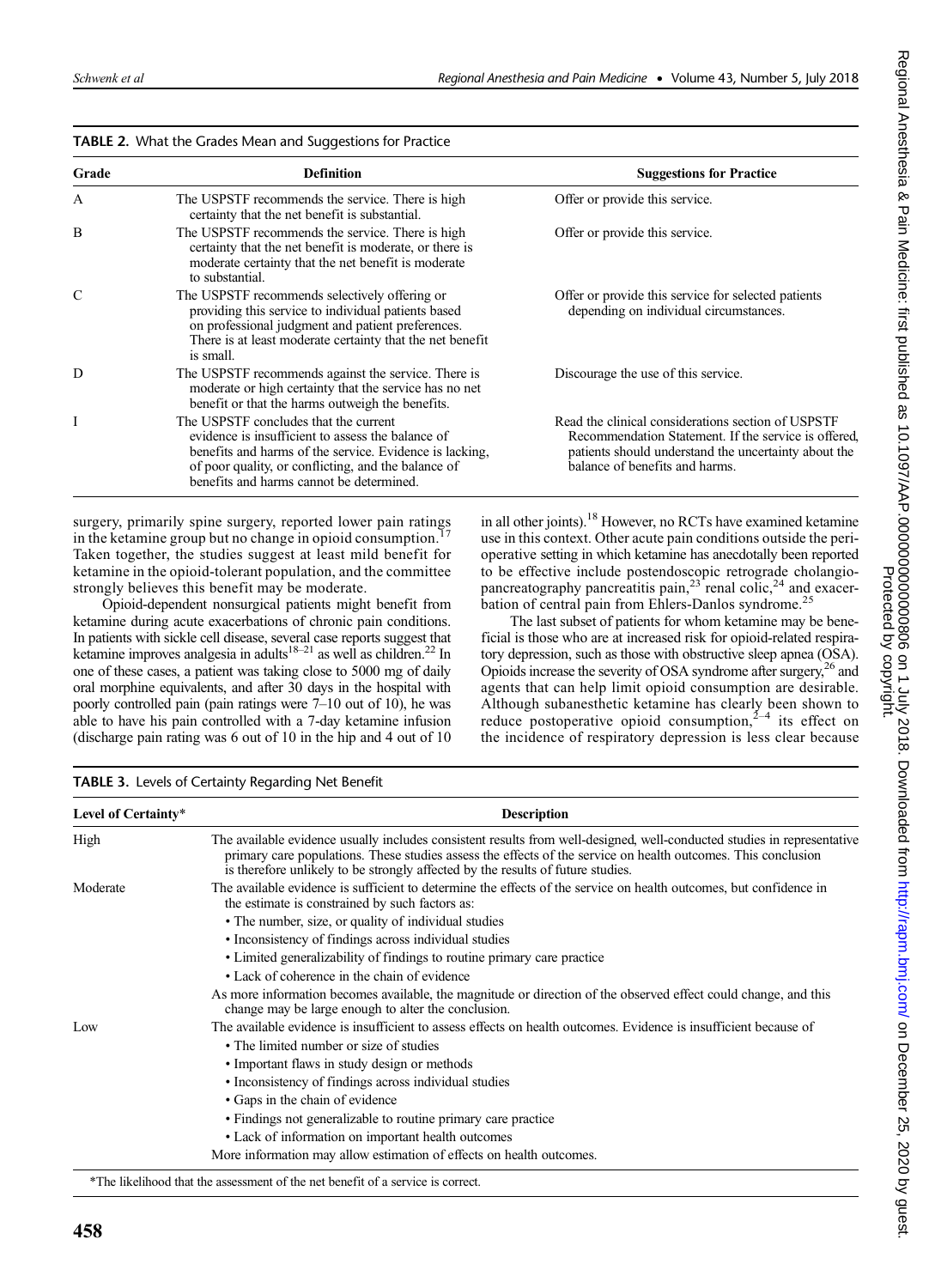most studies have not specifically addressed this. High-level evidence is lacking for ketamine in the sleep apnea population.

Overall, we conclude that subanesthetic ketamine infusions should be considered for patients undergoing painful surgery (grade B recommendation, moderate level of certainty). Ketamine may be considered for opioid-dependent or opioidtolerant patients undergoing surgery (grade B recommendation, low level of certainty). Because evidence is limited to case reports and series as well as the clinical experience of the committee, ketamine may be considered for opioiddependent or opioid-tolerant patients with acute or chronic sickle cell pain (grade C recommendation, low level of certainty). For patients with sleep apnea, ketamine may be considered as an adjunct to limit opioids (grade C recommendation, low level of certainty).

#### Guideline Question 2: What Dose Range Is Considered Subanesthetic, and Does the Evidence Support Dosing in This Range for Acute Pain?

Ketamine's analgesic properties in subanesthetic doses have been recognized for decades.<sup>27</sup> The US Food and Drug Administration (FDA) prescribing information lists the anesthetic induction dose as ranging from 1 to 4.5 mg/kg, noting that the average dose is 2 mg/kg. The FDA monograph on ketamine also states that it is indicated as a sole anesthetic agent for surgical procedures that do not require muscle relaxation.<sup>2</sup>

Ketamine produces analgesia at plasma concentrations of 100 to 200 ng/mL, which represent a small fraction of plasma concentrations after general anesthesia doses (9000–25,000 ng/mL).<sup>29,30</sup> The common subanesthetic dose of ketamine used in clinical practice is intravenous (IV) 0.3- to 0.5-mg/kg bolus, $31$  with or without an infusion (usually started at 0.1–0.2 mg/kg per hour) depending on the duration of analgesic response required for a patient.13 In the placebo-controlled trial by Loftus and colleagues,<sup>13</sup> the authors administered a preincision bolus of 0.5 mg/kg followed by an intraoperative ketamine infusion of 0.6 mg/kg per hour until emergence to 52 opioid-tolerant patients undergoing back surgery. Compared with placebo, they were able to demonstrate an analgesic effect and decrease in opioid consumption for up to 6 weeks postoperatively.

Reductions in opioid consumption have been demonstrated in mechanically ventilated, surgical intensive care patients on opioid infusions when ketamine was initiated at a low-dose continuous infusion rate of 0.06 to 0.30 mg/kg per hour.<sup>32</sup> However, in a recent small study of 48 pediatric patients undergoing scoliosis spine surgery, a subanesthetic ketamine dose of 0.5 mg/kg followed by an infusion at 0.12 mg/kg per hour for 72 hours yielded no significant differences in opioid consumption or pain scores compared with placebo. $33$  In a longitudinal cohort study performed in 230 children, adolescents, and young adults, patients with acute (78%) and chronic (22%) pain were given different doses of ketamine infusions depending on whether they were opioid tolerant. Opioid-naive patients were administered ketamine infusions of 0.05 to 0.4 mg/kg per hour, opioid-tolerant patients received dosages ranging from 0.05 to 1 mg/kg per hour, and those with documented opioid-induced hyperalgesia underwent infusion rates of 1 mg/kg per hour. A significant reduction in pain scores with minimal adverse events (AEs) was observed starting from the day of infusion up to the day after cessation of treatment.<sup>34</sup> Fifty-two percent of patients were able to reduce their opioid consumption by at least 20%. Factors associated with greater benefit included longer duration of infusion, cancer-related pain, and acute inflammatory conditions (eg, pancreatitis). In a case

report and review of the literature by Uprety et  $al<sub>1</sub><sup>18</sup>$  the authors found that 83.3% of 18 patients with sickle cell crises experienced significant pain improvement and reduction in opioid usage with subanesthetic ketamine. Doses were not provided. Three people were reported to experience adverse effects, with one requiring discontinuation.18 Finally, in a meta-analysis of 14 randomized trials totaling 649 patients, Pendi et al<sup>35</sup> found that subanesthetic ketamine was associated with lower pain scores and less postoperative morphine consumption for up 24 hours following spine surgery, with no difference in the rate of AEs. Ketamine bolus doses ranged from 0.15 to 10 mg/kg, and infusion rates ranged from 0.06 to 5.0 mg/kg per hour. $\frac{3}{5}$ 

The analgesic effects induced by subanesthetic ketamine are reflected by objective measures, such as functional imaging. In a study performed in 8 volunteers subjected to noxious thermal stimuli, Rogers et al<sup>36</sup> found that a subanesthetic infusion of ketamine (0.71 mg/kg per hour) significantly reduced pain scores compared with a saline infusion and subanalgesic dosage and was accompanied by a decrease in activity in brain regions that activate in response to noxious stimuli (the insular cortex and thalamus), as shown on functional magnetic resonance imaging.<sup>36</sup> The subanalgesic dose (0.18 mg/kg per hour) resulted in no significant decrease in pain scores compared with placebo and smaller, nonsignificant changes in brain activity. In a similar functional imaging study performed in 12 male volunteers, subanesthetic doses of ketamine (20 mg/70 kg over the first hour followed by 40 mg/70 kg over the next hour) resulted in a 46.9% decrease in pain scores in response to heat stimuli compared with placebo. An increase in connectivity was noted in the cerebellum and visual cortex, whereas decreased connectivity was observed in the auditory network and somatosensory regions responsible for pain perception and the affective processing of pain, including the amygdala, insula, and anterior cingulate cortex. $\frac{3}{2}$ 

In summary, the ketamine anesthetic induction dosage range has wide variability, particularly at the lower end of the spectrum around 1 mg/kg. However, it is clear that dosages below the anesthetic range can render patients at risk of aspiration as well as other adverse sequelae, including cardiovascular and psychomimetic effects.<sup>27</sup> Reducing the infusion rate may decrease the incidence of such adverse effects.38 Therefore, nil per os and other precautions should be implemented on a case-by-case basis at the provider's discretion. In addition, clinicians who are overseeing the administration of ketamine in acute pain settings should be trained in airway management and Advanced Cardiac Life Support (ACLS). This recommendation mirrors that of the Consensus Guidelines on the Use of Intravenous Ketamine Infusions for Chronic Pain from ASRA, AAPM, and ASA.<sup>3</sup>

The dosing range that is considered subanesthetic is not consistently defined in the literature, with one review setting the cutoff at  $\langle 1.2 \text{ mg/kg/h}^{40}$  In addition, few acute pain studies have directly compared different doses. However, the majority of acute pain studies used bolus doses of less than 0.5 mg/kg and infusion rates of less than 0.5 mg/kg per hour (8 μg/kg per minute). The large majority of the protocols we examined, including those at the authors' institutions, specified that infusion rates are not to exceed 1 mg/kg per hour (16.67 μg/kg per minute) except in rare circumstances on a case-by-case basis.

Therefore, we recommend that ketamine bolus doses do not exceed 0.35 mg/kg, and infusions for acute pain generally do not exceed 1 mg/kg per hour in settings without intensive monitoring, but we also acknowledge that individual pharmacokinetic and pharmacodynamic differences, as well as other factors (eg, prior ketamine exposure), may warrant dosing outside this range. Ketamine's adverse effects will prevent some patients from tolerating higher doses in acute pain settings,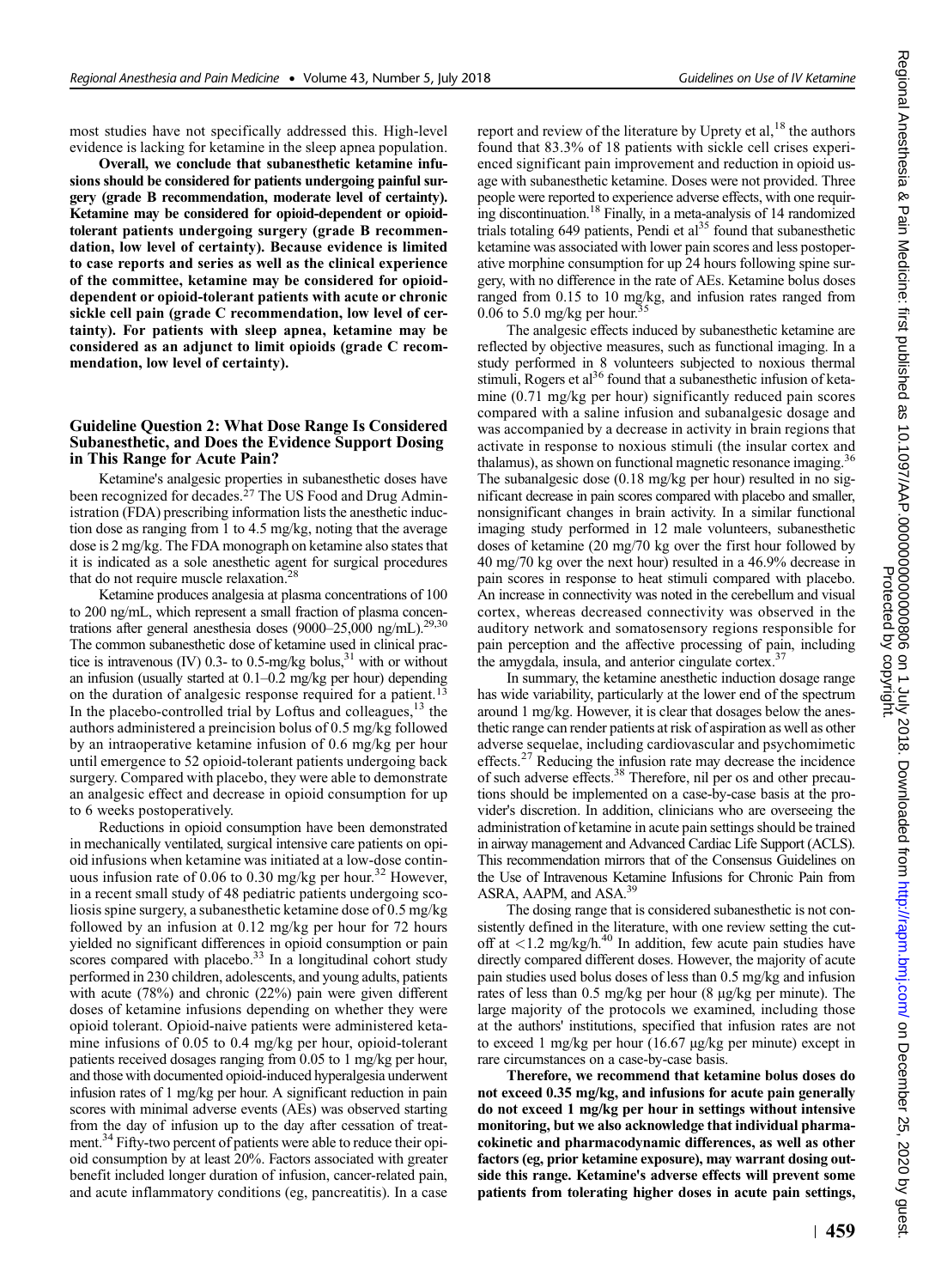and unlike for chronic pain therapy, lower doses (ie, 0.1–0.5 mg/kg per hour) may be needed to achieve an adequate balance of analgesia and adverse effects (grade C recommendation, moderate level of certainty).

#### Guideline Question 3: What Is the Evidence to Support Ketamine Infusions as an Adjunct to Opioids and Other Analgesic Therapies for Perioperative Analgesia?

Opioids are usually a component of a typical postoperative analgesia regimen, and a multimodal strategy is frequently used to achieve the best results. However, opioid tolerance, adverse effects, contraindications, or a combination of those factors may prevent or limit the use of 1 or more components of the multimodal regimen. Although ketamine is clearly a potent analgesic, this question deals with how effective it is when added to a multimodal analgesia regimen in the perioperative period. In other words, what benefit does ketamine confer to analgesia when a standard regimen of opioids and other medications is already being used?

The effect of administering subanesthetic doses of ketamine (defined in 1 review as a bolus dose of  $\leq 1$  mg/kg when administered via an IV route and/or an IV infusion rate of  $\leq 1.2$  mg/kg per hour or 20 μg/kg per minute)<sup>40</sup> was assessed in 4 recent metaanalyses, each with at least 10 RCTs, and one that studied it as an adjunct to patient-controlled analgesia (PCA) with opioids (Table 4).<sup>2,35,42,43</sup> The addition of ketamine was associated with a small but significant reduction in pain scores, a moderate decrease in the requirement of opioids in all 4 meta-analyses, and a lower incidence of postoperative nausea and vomiting during the initial postoperative period in 3 of the reviews.<sup>2,42,43</sup> None of the 4 meta-analyses reported increased sedation with use of ketamine, and only one found an increase in neuropsychiatric adverse effects of ketamine (eg, hallucinations, nightmares). $<sup>2</sup>$  In an RCT</sup> comparing morphine PCA using a 1.5-mg demand dose to a demand dose containing 1 mg of morphine and 5 mg of ketamine in 41 postthoracotomy patients, the group who received

subanesthetic ketamine experienced comparable pain control with fewer adverse effects and a 45% reduction in morphine consumption.<sup>44</sup> A retrospective study of ketamine infusions that included 321 surgical and nonsurgical patients reported an incidence of 16.2% for neuropsychiatric AEs, but the study had no control group, and the authors could not be certain that all events were attributable to ketamine rather than other medications. The institutional protocol at this hospital had an upper dosing limit of 1 mg/kg per hour.<sup>45</sup>

Convincing evidence is lacking to support a specific subanesthetic IV loading dose or infusion dose range for IV ketamine.<sup>46,47</sup> Commonly reported dosing regimens during the perioperative period include a bolus of IV ketamine 0.1 to 0.5 mg/kg followed by an infusion of 0.1 to 0.6 mg/kg per hour<sup>13,17,41,48</sup> that is either discontinued at the end of surgery or continued up to the third postoperative day. Although a study that used a ketamine infusion at the lower end of the dose range (bolus of 0.15 mg/kg and infusion at 0.12 mg/kg per hour during and for 24 hours after surgery) reported no analgesic benefit in patients on opioids who had spine surgery,<sup>15</sup> no published RCTs have compared different bolus and infusion doses of ketamine.

Overall, we conclude that moderate evidence supports use of subanesthetic IV ketamine bolus doses (up to 0.35 mg/kg) and infusions (up to 1 mg/kg per hour) as adjuncts to opioids for perioperative analgesia (grade B recommendation, moderate level of certainty).

#### Guideline Question 4: What Are the Contraindications to Ketamine Infusions in the Setting of Acute Pain Management, and Do They Differ From Chronic Pain Settings?

Ketamine is most commonly used for acute pain management in the settings of trauma, exacerbation of chronic painful conditions, and postsurgical pain, particularly in patients who are opioid tolerant. In these contexts, subanesthetic doses are

TABLE 4. A Summary of Results of Systematic Reviews and Meta-Analyses on the Role of Ketamine as an Adjunct for Perioperative Analgesia

| <b>Authors and Year</b>                          | No. RCTs<br><b>Included</b> | <b>Goal of Study</b>                                                                                  | <b>Conclusions</b>                                                                                                                       | <b>Comments</b>                                                                                                                                                            |
|--------------------------------------------------|-----------------------------|-------------------------------------------------------------------------------------------------------|------------------------------------------------------------------------------------------------------------------------------------------|----------------------------------------------------------------------------------------------------------------------------------------------------------------------------|
| Laskowski et al <sup>2</sup> (2011)              | 70                          | Determine the effect of<br>IV ketamine on<br>postoperative analgesia                                  | Ketamine reduced pain scores and<br>opioid consumption; greatest<br>efficacy in thoracic, upper abdominal,<br>major orthopedic surgeries | Effect independent of type of<br>intraoperative opioid, dose,<br>or timing of ketamine<br>Hallucinations and nightmares<br>more common with ketamine                       |
| Jouguelet-Lacoste<br>et al <sup>41</sup> (2015)* | 39                          | Determine the effect of an<br>IV single dose or infusion<br>of ketamine on<br>postoperative analgesia | Ketamine reduced pain scores and<br>opioid consumption for the first<br>48 postoperative hours                                           | Evaluated a low-dose infusion<br>rate of less than 1.2 mg/kg per<br>hour with or without bolus dose<br>of $1 \text{ mg/kg}$                                                |
| Wang et al <sup>42</sup> (2016)                  | 36                          | Determine the effect of<br>IV ketamine added to<br>opioid IV-PCA                                      | Ketamine reduced pain scores,<br>opioid consumption, and PONV<br>in the first 72 postoperative hours                                     | Adverse events of ketamine were<br>probably underreported                                                                                                                  |
| Assouline et al. <sup>43</sup><br>(2016)         | 19                          | Determine the effect of<br>ketamine added to an<br>opioid IV-PCA in<br>surgical patients              | Ketamine reduced pain scores, opioid<br>consumption and PONV at 24 hours.                                                                | No significant change in the incidence<br>of hallucinations. Data insufficient<br>to draw conclusions on<br>respiratory adverse events or a<br>dose-response relationship. |
| Pendi et al <sup>35</sup> (2018)                 | 14                          | Determine the effect of<br>ketamine on analgesia<br>after spine surgery                               | Ketamine reduced pain scores and<br>opioid consumption for the first<br>24 postoperative hours                                           | No increase in adverse effects<br>with ketamine                                                                                                                            |
| *Evidence-based review.                          |                             |                                                                                                       |                                                                                                                                          |                                                                                                                                                                            |

PONV indicates postoperative nausea and vomiting.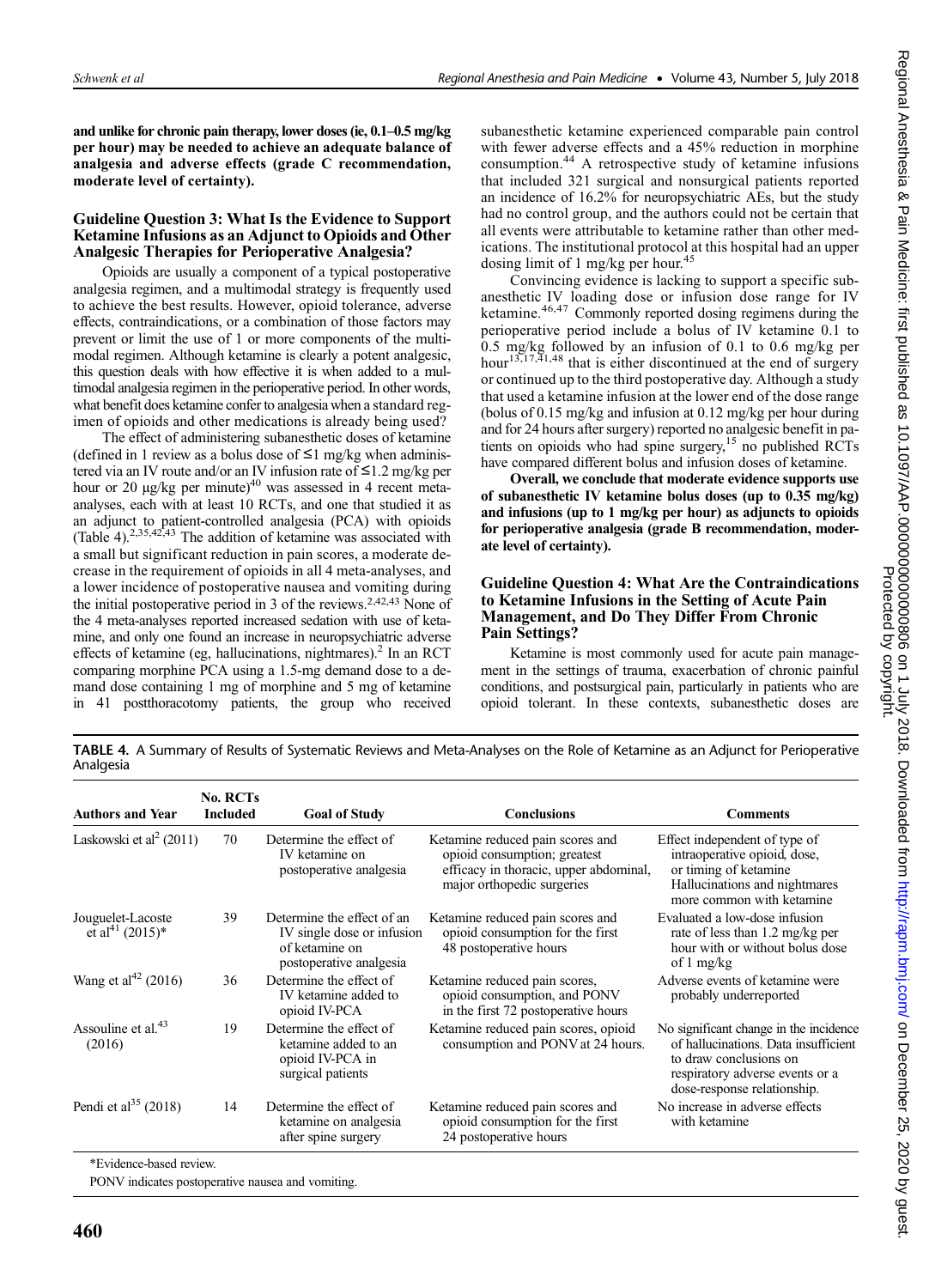generally used. The major ketamine contraindications are often based on its anesthetic use at high doses and include poorly controlled cardiovascular disease and hepatic dysfunction. The available clinical studies for subanesthetic use unfortunately provide little guidance on contraindications. Most trials have enrolled generally healthy individuals without major risk factors, so the effect of low-dose ketamine in at-risk individuals is largely unknown. In addition, most trials are relatively small and are therefore unlikely to detect uncommon but serious adverse effects. Few studies comment specifically on contraindications using subanesthetic dosages for acute pain and those that do often refer to the traditional contraindications to its use as an anesthetic, such as elevated intraocular and intracranial pressure, both of which are controversial.<sup>49-52</sup>

Several RCTs have been conducted with ketamine in the perioperative setting. One excluded patients with elevated intracranial pressure, intraocular pressure, uncontrolled hypertension, history of psychosis, and pregnancy<sup>13</sup>; a second excluded psychosis, pregnancy, or altered mental status<sup>17</sup>; and another excluded severe cardiopulmonary disease, uncontrolled hypertension, raised intracranial pressure, glaucoma, hepatorenal dysfunction, preg-nancy, and psychosis.15 For acute pain, poorly controlled cardiovascular disease, pregnancy, and hepatic dysfunction seem to be commonly agreed-upon relative contraindications. None of the studies, however, reported any patients who experienced major adverse cardiovascular events or hepatic dysfunction as a result of ketamine, so the clinical significance of these relative contraindications is uncertain.

When comparing randomized trials for acute pain to those evaluating its use for chronic pain, similar exclusion criteria are noted. Schwartzman et al<sup>53</sup> studied complex regional pain syndrome patients with ketamine infusions up to 0.35 mg/kg per hour and excluded patients with poorly controlled hypotension and hypertension, cardiac failure, renal failure, hepatic failure, glaucoma, and thyrotoxicosis. In another RCT, Sigtermans et al,54 who administered between 5 and 30 mg/h of ketamine over several days, excluded patients who were pregnant or had increased intracranial pressure, psychosis, or serious cardiovascular, renal, or liver disease. Of note, the dose ranges in these studies were very similar to those used in several acute pain RCTs.

Most studies for acute pain provide some details on AEs. Across the studies, the most commonly reported AEs are nausea, vomiting, vivid dreams or hallucinations, and, rarely, dissociative effects. In most studies, the incidence of AEs is only slightly elevated compared with placebo or no difference.<sup>2,4</sup> Consideration of AEs must be interpreted with caution because they are often spontaneous patient reports, not graded for severity or interrogated by validated instruments.

Clinicians should exclude or limit ketamine use in patients with the commonly considered contraindications. These include severe hepatic dysfunction (eg, cirrhosis),<sup>55</sup> high-risk coronary artery disease,<sup>56</sup> and poorly controlled psychiatric conditions involving psychosis, such as schizophrenia. For liver disease, 1 study<sup>57</sup> on complex regional pain syndrome found that a second moderate-dose ketamine infusion (around 30 mg/h) performed 3 weeks after a 100-hour initial infusion was associated with significant elevation in liver function tests that necessitated terminating the trial, and another study<sup>58</sup> reported elevated liver function tests following anesthetic bolus dosages (3–4 mg/kg).

A recent consensus statement from the American Psychiatric Association<sup>59</sup> does not explicitly cite psychosis as an absolute contraindication. Although the reasons are not noted, they may include the high coprevalence rate between depression and schizophrenia and other Axis I diagnoses.<sup>60</sup> A related issue is whether a patient with substance use disorder should be exposed

to ketamine in an acute pain setting, given its addictive potential. The committee believes there is little to no evidence in the literature at this time that suggests that brief exposure to ketamine while in a hospitalized setting increases the chance of addiction to ketamine, and opioids may not be a viable option in individuals with an acute pain condition who have opioid use disorder and high tolerance. However, the possibility exists,  $61$  and this should be assessed on a case-by-case basis. The risk assessment may differ from that for patients receiving ketamine for chronic pain, which is typically a less urgent indication.

In summary, the literature provides very little guidance for the specific issue of subanesthetic ketamine contraindications in acute pain. Evidence from the large body of literature that studied ketamine as an anesthetic must be evaluated and interpreted in the context of lower doses being used with unclear dose-response relationships. All drugs, including ketamine, should be monitored on a continuous basis for safety and efficacy, weighing the riskbenefit ratio throughout treatment. With careful patient monitoring, ketamine may be used safely for acute pain despite some traditional contraindications. The committee believes that there is no evidence to suggest that the contraindications for acute pain should differ from those for ketamine used to treat chronic conditions,39 with the exception of the use of ketamine in active substance abusers (Grade C relative contraindication for chronic pain, not a contraindication for acute pain) and poorly controlled cardiovascular disease (Grade B relative contraindication for chronic pain, Grade C for acute pain). These differences were attributed to the more urgent nature of treating acute pain, and for substance abuse, the fact that in most cases the drug of abuse is opioids, which is the primary pharmacological alternative.

One important issue not directly addressed in a guideline question relates to the necessary qualifications of the personnel who supervise or direct the administration of subanesthetic ketamine. Although doses used in the acute pain setting may be lower at times than those used in chronic pain settings, the monitoring requirements do not differ. The Consensus Guidelines on the Use of Intravenous Ketamine Infusions for Chronic Pain from ASRA, AAPM, and ASA<sup>39</sup> state that "only those trained in the induction and maintenance of ketamine infusions such as anesthesiologists, critical care–trained physicians, and pain physicians with appropriate credentials to include training in airway management be responsible for decisions regarding administration of this medication in doses that may render a patient unresponsive. Indeed, a study of subanesthetic ketamine required that subjects be nil per os for 6 hours prior to the treatments, suggesting that aspiration precautions were deemed necessary even with subanesthetic concentrations."<sup>36</sup> An appropriately trained health care provider, who should be a registered nurse with ACLS certification and additional training in the administration of moderate sedation and knowledge of ketamine pharmacology, can monitor the patient receiving ketamine infusions in subanesthetic doses and change the infusion rate based on directions from the responsible physician, who should be an anesthesiologist, intensive care physician, pain physician, or emergency medicine physician. These recommendations apply to ketamine's use in acute pain as well.

Finally, treatment of adverse effects of ketamine used in the acute pain setting may be accomplished with benzodiazepines or clonidine, although few data are available to guide such therapy. The committee agrees with the recommendations made in the Consensus Guidelines on the Use of Intravenous Ketamine Infusions for Chronic Pain from ASRA, AAPM, and ASA,<sup>39</sup> which state that there is "limited direct evidence supporting the preemptive use of benzodiazepines and alpha-2 agonists… (grade C recommendation, low level of certainty)." No evidence supports the use of other classes of medications to treat adverse effects of ketamine.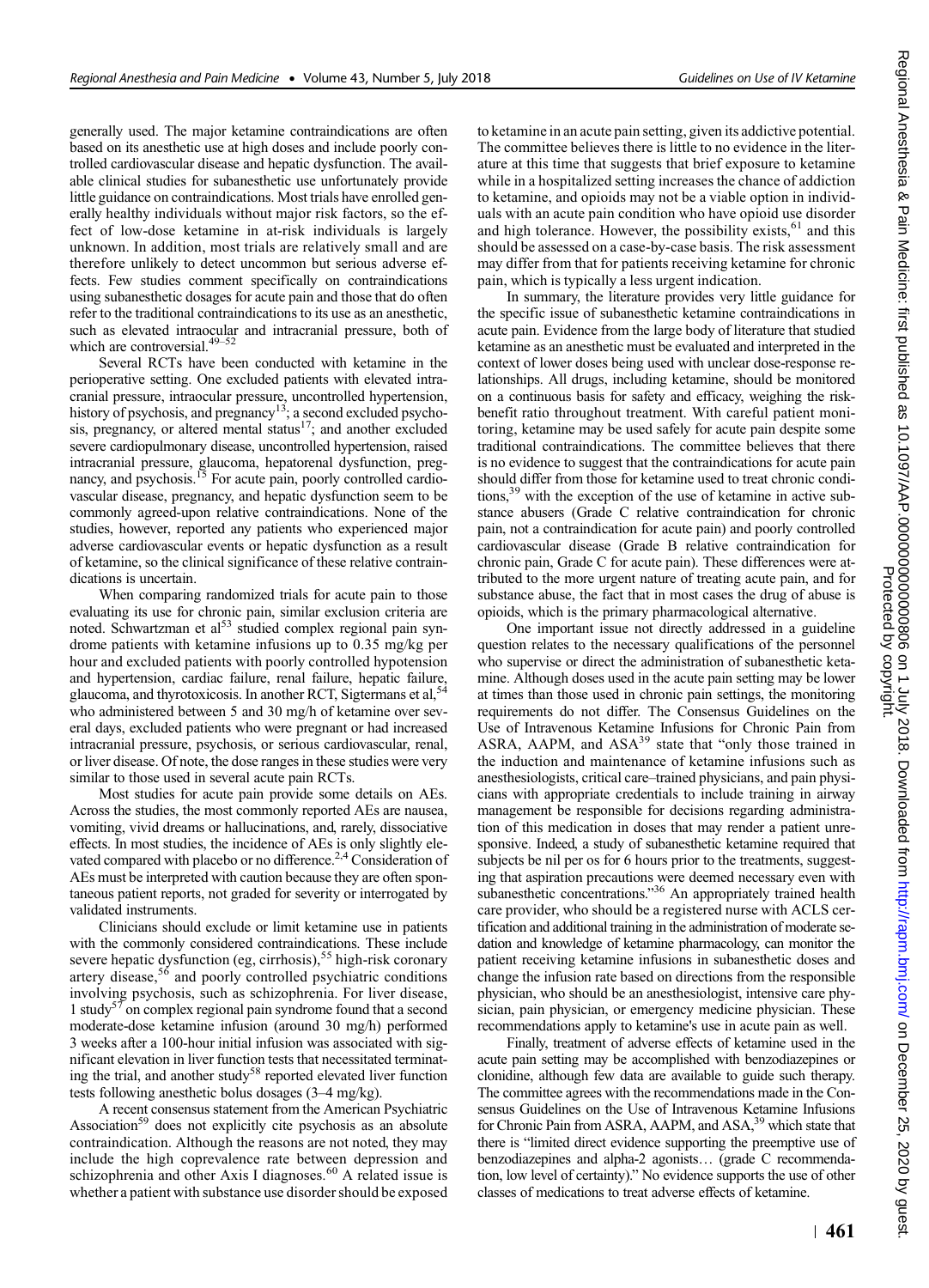Evidence indicates that ketamine should be avoided in individuals with poorly controlled cardiovascular disease (grade C evidence, moderate level of certainty) and pregnancy or active psychosis (grade B evidence, moderate level of certainty). For hepatic dysfunction, evidence supports that ketamine infusions should be avoided in individuals with severe disease (eg, cirrhosis) and used with caution (ie, with monitoring of liver function tests before infusion and during infusions in surveillance of elevations) in individuals with moderate disease (grade C evidence, low level of certainty). Evidence indicates that ketamine should be avoided in individuals with elevated intracranial pressure and elevated intraocular pressure (grade C evidence, low level of certainty). Relative contraindications are shown in Table 5.

#### Guideline Question 5: What Is the Evidence to Support Nonparenteral Ketamine for Acute Pain Management?

Ketamine is currently approved only for parenteral administration as an anesthetic agent. At present, no FDA-approved nonparenteral formulations exist for oral or intranasal (IN) administration. All published reports on oral or IN ketamine administration have involved off-label use of compounded products, which may carry increased risk of contamination. Several proprietary IN formulations are in development with intended psychiatric indications (primarily depression) as well as some in early development for pain, the details of which are unavailable. Whether the carriers in these as-yet unavailable products affect the delivery characteristics is unclear, so comparisons to compounded products must be viewed with caution. Until commercially approved products are available, IN administration of ketamine requires preparation by compounding pharmacies in compliance with USP-797 to ensure stability, sterility, and correct dosing.<sup>62</sup>

Off-label oral ketamine is poorly bioavailable (approximately 20%, although it increases significantly when the contribution of its metabolite norketamine is taken into consideration),<sup>63</sup> and few studies provide guidance on dosing. In a randomized trial that included 42 patients with chronic neuropathic pain randomized to oral ketamine 30 mg 3 times per day, oral methadone 3 mg 3 times per day, or the same doses of both drugs, the ketamine group experienced greater pain relief after 3 months of therapy compared with the other groups.<sup>64</sup> A recent pilot study involving 3 patients who received 0.5 to 1 mg/kg of oral ketamine 3 times per day also suggests effectiveness for acute postoperative amputation pain.65

Few randomized trials involve IN ketamine for acute postoperative pain. In a placebo-controlled study evaluating different doses of IN ketamine in 40 patients undergoing third molar extraction, meaningful pain relief was achieved over a 3-hour period after a single dose of ketamine 50 mg but not with 10 or 30 mg.<sup>66</sup> Adverse events were generally mild and similar to the placebo group.

Most other reports evaluating nonparenteral ketamine are in the emergency medicine literature. A randomized study performed on 90 subjects compared IN ketamine (1 mg/kg) to IV  $(0.1 \text{ mg/kg})$  or intramuscular  $(IM)$  morphine  $(0.15 \text{ mg/kg})$  for acute traumatic pain.<sup>67</sup> The authors found that IN ketamine (56-mm maximal visual analog scale pain reduction) was associated with similar safety and analgesia to morphine administered via IV (59 mm reduction) and by the IM route (48-mm decrease). For IN ketamine (14.3 minutes) and IV morphine (8.9 minutes), the time to onset was significantly faster than that in the IM treatment group. Another randomized, doubleblind trial compared single-dose IN ketamine (1 mg/kg) to IV morphine (0.1 mg/kg) in 53 patients with renal colic. In this visceral pain condition, both treatment groups appeared similar in safety and effectiveness for up to 30 minutes after drug administration.<sup>68</sup> Two other observational studies that enrolled adult and pediatric patients for a variety of acute pain presentations also demonstrated analgesic effectiveness for IN ketamine, with only minor and transient AEs.<sup>69,70</sup> In the first study,  $69$  34 children were given a 0.7-mg/kg bolus followed by an additional 0.3-mg/kg

| Contraindication                                                   | <b>Supporting Studies (Authors and Year)</b>                                                                                                                                                     | <b>Level of Evidence</b>                                                                                |
|--------------------------------------------------------------------|--------------------------------------------------------------------------------------------------------------------------------------------------------------------------------------------------|---------------------------------------------------------------------------------------------------------|
| Cardiovascular                                                     |                                                                                                                                                                                                  |                                                                                                         |
| Severe cardiovascular disease or<br>poorly controlled hypertension | Loftus et al <sup>13</sup> (2010); Schwartzman et al <sup>53</sup> (2009); Sigtermans et al <sup>54</sup> (2009); Subramaniam<br>et al <sup>15</sup> (2011)                                      | Grade C with a moderate degree of certainty                                                             |
| <b>Central Nervous System</b>                                      |                                                                                                                                                                                                  |                                                                                                         |
| Elevated intracranial pressure                                     | Cohen et al <sup>50</sup> (2015); Schwartzman et al <sup>53</sup> (2009); Sigtermans et al <sup>54</sup> (2009); Subramaniam et al <sup>15</sup><br>$(2011)$ ; Zeiler et al <sup>51</sup> (2014) | Grade C with a low level of certainty                                                                   |
| Elevated intraocular pressure                                      | Drayna et al <sup>52</sup> (2012); Loftus et al <sup>13</sup> (2010);<br>Schwartzman et al $^{53}$ (2009); Subramaniam<br>et al <sup>15</sup> (2011)                                             | Grade C with a low level of certainty                                                                   |
| Hepatic                                                            |                                                                                                                                                                                                  |                                                                                                         |
| Moderate or severe hepatic<br>dysfunction (cirrhosis)              | Noppers et al <sup>57</sup> (2011); Schwartzman et al <sup>53</sup> (2009); Sigtermans et al <sup>54</sup> (2009); Subramaniam<br>et al <sup>15</sup> (2011)                                     | Grade C with a moderate degree of certainty<br>for severe disease and low level for<br>moderate disease |
| Psychiatric                                                        |                                                                                                                                                                                                  |                                                                                                         |
| Psychosis                                                          | Barreveld et al <sup>17</sup> (2013); Loftus et al <sup>13</sup> (2010);<br>Sigtermans et al <sup>54</sup> (2009); Subramaniam<br>et al <sup>15</sup> (2011)                                     | Grade B with a moderate degree of certainty                                                             |
| <b>Other</b>                                                       |                                                                                                                                                                                                  |                                                                                                         |
| Pregnancy                                                          | Barreveld et al <sup>17</sup> (2013); Loftus et al <sup>13</sup> (2010);<br>Subramaniam et al <sup>15</sup> (2011)                                                                               | Grade B with a moderate degree of certainty                                                             |

#### TABLE 5. Relative Contraindications to Ketamine Use for Acute Pain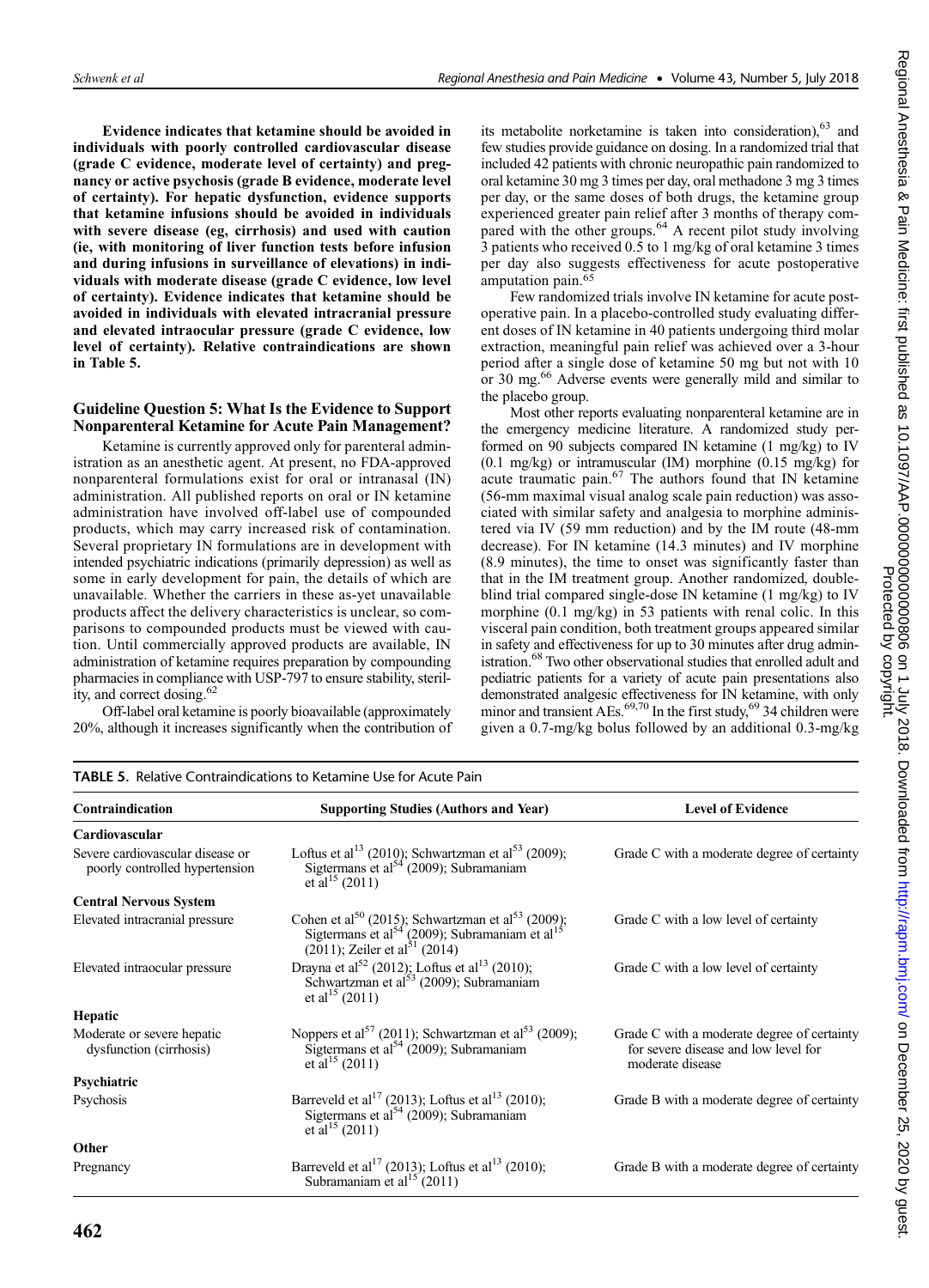bolus if pain exceeded 50 mm on a 100-mm visual analog scale. Patients were followed up for 60 minutes. In the second study, $70$  patients were given a bolus of 0.5 to 0.75 mg/kg and followed up for 60 minutes. Finally, in a systematic review evaluating IN ketamine (dose range, 2–10 mg/kg) for procedural sedation and analgesia in children (7 studies, 4 involving dental procedures, enrolling 264 total patients), Poonai et al<sup>71</sup> found IN ketamine to be superior to various comparators (ie, IN sufentanil, midazolam, dexmedetomidine, and placebo) being effective in 85% of cases. It should be emphasized that the doses used in the included studies are larger than what would typically be used in acute pain.

In summary, the available evidence for oral ketamine in acute pain management is extremely limited. For IN ketamine, several small, randomized studies have been published demonstrating that IN ketamine is well tolerated and provides comparable or superior pain relief for 30 to 60 minutes to a variety of active comparators. However, these reports contain limited numbers of subjects, and few are blinded.

Based on a review of these studies, we conclude that the use of IN ketamine is beneficial for acute pain management, providing not only effective analgesia but also amnesia and procedural sedation. Particular scenarios in which this should be considered include individuals for whom IV access is difficult and children undergoing procedures (grade C recommendation, low-to-moderate level of certainty). For oral ketamine, the evidence is less robust, but small studies and anecdotal reports suggest it may provide short-term benefit in some individuals with acute pain (grade C recommendation, low level of certainty).

#### Guideline Question 6: Does Any Evidence Support Patient-Controlled IV Ketamine Analgesia for Acute Pain?

Intravenous PCA is a common manner of medication delivery in acute medical and postoperative pain settings. Opioid medications are the most common analgesic medication administered using this method, but ketamine has also been used in IV-PCA as the sole analgesic and in combination with opioids to improve pain control and reduce opioid-related adverse effects.

Ketamine as a sole IV-PCA analgesic was effective in treating central pain in a single case report (average of  $7 \text{ mg/h}$ ),  $^{72}$  pediatric neuropathic pain in a case series (median dose of 0.06 mg/kg per hour),<sup>73</sup> and for pain from burn dressing changes in a small, uncontrolled observational study (average dose of 94 mg over 78 minutes).<sup>74</sup> No double-blind RCTs were identified.

The effect of ketamine added to an opioid in an IV-PCA on postoperative pain intensity, cumulative opioid consumption, and AEs was examined in 2 recent systematic reviews and metaanalyses.42,43 The available RCTs examining this question had heterogeneity in patient population and IV-PCA opioid, dosage, and administration parameters. The majority of trials were performed on adults. Most trials used morphine as the coadministered opioid, but others used fentanyl, hydromorphone, or tramadol. The dosages of ketamine varied from 1 to 5 mg per bolus. A majority of trials used a demand-only IV-PCA with a prescribed lockout period, whereas others used a demand IV-PCA with a continuous background infusion, and still others provided no documented protocol. The variations in practice contribute to the mixed results that were noted.75 Despite the heterogeneity, statistical modeling based on the available trial data showed a benefit from the addition of ketamine to an opioid IV-PCA in 24-hour pain intensity and immediate postoperative nausea and vomiting, with no increase in the likelihood of hallucinations.42,43 Opioid consumption up to 96 hours was reduced, with no change found in the incidence of urinary retention, pruritus, and nausea. Differences based on dosage<sup>42,43</sup> and respiratory AEs<sup>43</sup> could not be determined with the available data.

Overall, we conclude that evidence is limited for the benefit of IV-PCA–delivered ketamine as the sole analgesic for acute or periprocedural pain (grade C recommendation, low level of certainty). We conclude that moderate evidence supports the benefit of the addition of ketamine to an opioidbased IV-PCA for acute and perioperative pain management (grade B recommendation, moderate level of certainty).

| Recommendation<br>Category | Recommendation                                                                                                                                                                                                                                                                                                                                                                                                        | Level of Evidence*                                                                                                                                           |
|----------------------------|-----------------------------------------------------------------------------------------------------------------------------------------------------------------------------------------------------------------------------------------------------------------------------------------------------------------------------------------------------------------------------------------------------------------------|--------------------------------------------------------------------------------------------------------------------------------------------------------------|
| Indications for use        | (1) Perioperative use in surgery with moderate to severe<br>postoperative pain<br>(2) Perioperative use in patients with opioid tolerance<br>(3) As analgesic adjunct in opioid-tolerant patients with<br>sickle cell crisis<br>(4) As analgesic adjunct in patients with OSA                                                                                                                                         | (1) Grade B, moderate certainty<br>(2) Grade B, low certainty<br>(3) Grade C, low certainty<br>(4) Grade C, low certainty                                    |
| Dosing range               | Bolus: up to $0.35 \text{ mg/kg}$<br>Infusion: up to $1 \text{ mg/kg}$ per hour                                                                                                                                                                                                                                                                                                                                       | Grade C, moderate certainty                                                                                                                                  |
| Relative contraindications | (1) Poorly controlled cardiovascular disease<br>(2) Pregnancy, psychosis<br>(3) Severe hepatic disease, ie, cirrhosis (avoid),<br>moderate hepatic disease (caution)<br>(4) Elevated intracranial pressure, elevated intraocular pressure                                                                                                                                                                             | (1) Grade C, moderate certainty<br>(2) Grade B, moderate<br>(3) Grade C, low certainty<br>$(4)$ Grade C, low certainty                                       |
| Personnel                  | Supervising clinician: a physician experienced with<br>ketamine (anesthesiologist, critical care physician,<br>pain physician, emergency medicine physician)<br>who is ACLS certified and trained in administering<br>moderate sedation<br>Administering clinician: registered nurse or physician<br>assistant who has completed formal training in safe<br>administration of moderate sedation and is ACLS certified | Grade A, low certainty (see Consensus Guidelines<br>on the Use of Intravenous Ketamine Infusions<br>for Chronic Pain from ASRA, AAPM, and ASA) <sup>35</sup> |

TABLE 6. Summary of ASRA/AAPM Recommendations for Subanesthetic Ketamine in Acute Pain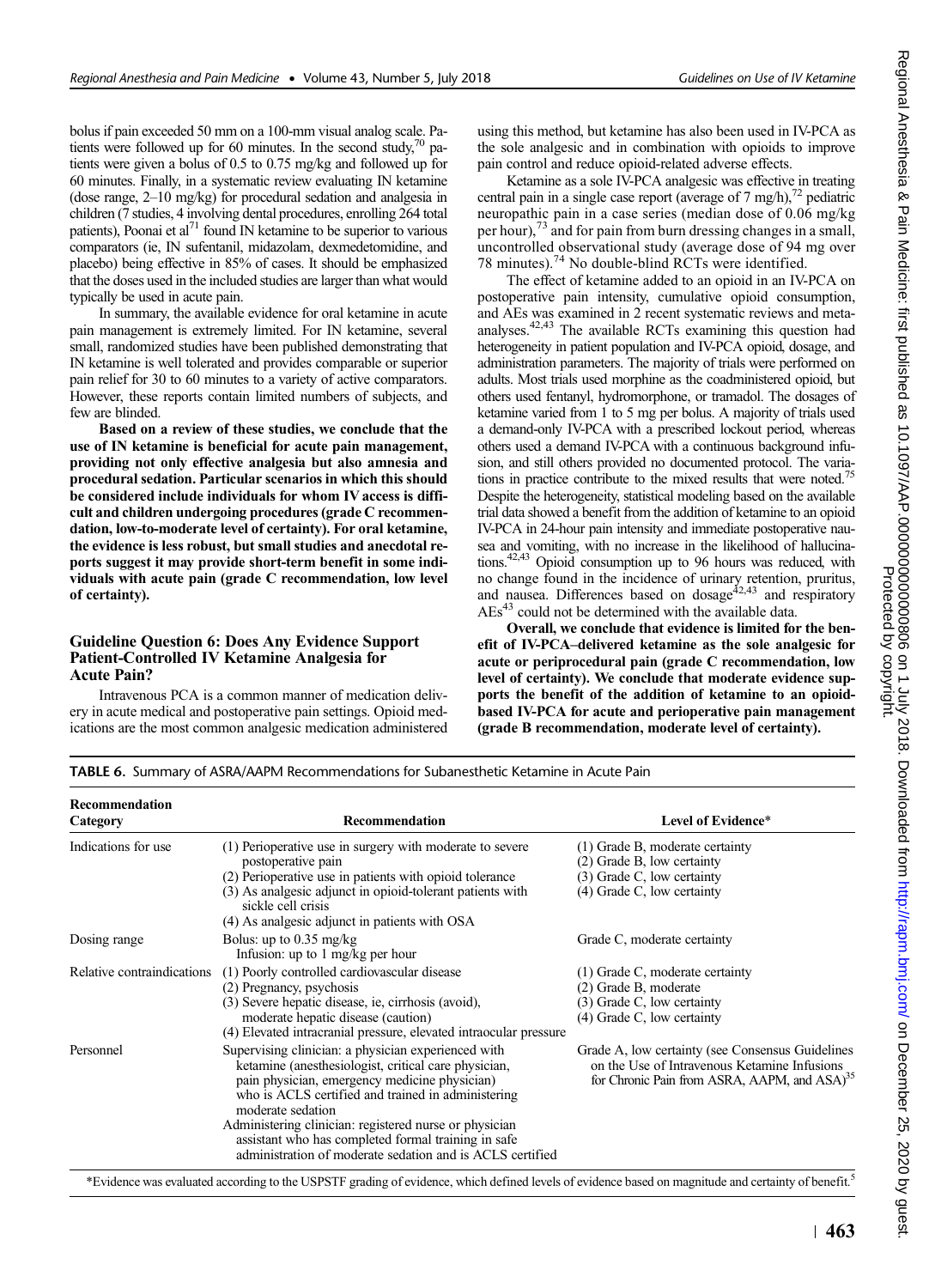### FUTURE DIRECTIONS AND CONCLUSIONS

By current standards, ketamine is an old drug that has been used clinically as an anesthetic agent since the  $1970s$ .<sup>76</sup> The desire for analgesic alternatives to opioids, especially in light of the current public health crisis and evidence that short-term opioid use may lead to chronic opioid therapy in some patients,77 has led to renewed interest in the use of ketamine as an analgesic in the acute pain setting. However, practitioners have little guidance regarding key questions concerning indications, contraindications, patient selection, dosing, adverse effects, and expected outcomes. These guidelines have attempted to summarize existing literature with a particular focus on crucial issues that directly impact ketamine's use in acute pain, including expert opinion when evidence is lacking. The published evidence demonstrates a clear short-term, opioidsparing effect when ketamine is used in subanesthetic doses as a perioperative adjunct, regardless of whether it is given as a bolus, infusion, or via PCA. Multiple reviews have covered this topic adequately, $2^{-4,78}$  making additional review articles unlikely to uncover new evidence or reveal new conclusions in the absence of more data. Additional RCTs that include opioid-tolerant patients with different degrees of tolerance and different pain subtypes, such as acute neuropathic pain, could provide new information that may assist practitioners (Table 6).

The primary issue preventing widespread adoption of ketamine infusions outside operative or intensive care unit settings is the potential for adverse psychomimetic and cardiovascular effects. Although the RCTs as well as observational studies have reported varying rates of psychomimetic effects, almost all allowed opioids, benzodiazepines, and other concurrent medications that confounded the results. Studies comparing different dosing ranges are lacking, and blinding can be difficult or impossible. Although a clear, dosedependent relationship for psychomimetic effects has not yet been established for subanesthetic doses, because nearly all therapeutic and most adverse pharmacologic effects are dose-related, this is another area ripe for investigation. Also needed are additional studies comparing different dose ranges and studies enrolling patients with primary pain or comorbid conditions that have not been well studied, such as sickle cell disease, pancreatitis, and OSA. However, we acknowledge the difficulty of studying such populations, given the lack of industry interest in funding large, multicenter studies and the ethical and practical concerns related to enrolling patients with acute pain conditions in a controlled clinical trial. Trials that enroll patients with cardiovascular disease, chronic kidney disease, hepatic dysfunction, or neurologic disease who receive subanesthetic ketamine are important to perform to delineate the safety profile of ketamine in these populations. Those patients have traditionally been excluded from most studies but are frequently present in acute pain settings in which few other alternatives are available.

The use of ketamine to prevent persistent postsurgical pain (PPSP) has been extensively studied, although individual studies tend to be underpowered, considering the relatively low incidence of PPSP, the anticipated small effect size, and the difficulties inherent in limiting cointerventions in the perioperative period, and are therefore subject to the same methodological limitations that apply to those evaluating ketamine for acute and chronic pain management. A recent meta-analysis demonstrated a very small effect size (number-needed-to-treat of 12 at 3 months and 14 at 6 months) for preventive ketamine in a perioperative context, which indicates a need to better identify the patients and surgical procedures most likely to benefit from ketamine and to determine whether the use of ketamine in conjunction with other adjuvants may prove more effective, as well as the dose and treatment duration required for reducing PPSP.78

Nonparenteral ketamine, especially IN ketamine, is likely to continue to increase in use for acute exacerbations of chronic pain conditions. It has been studied mostly in the emergency medicine setting, where it provides brief but potent analgesia, especially for procedures. Studies focused on long-term use of IN ketamine are important to establish sustained benefit and better characterize the adverse effect profile. The lack of FDA approval of nonparenteral ketamine formulations for any indication will likely make these studies difficult to perform.

In conclusion, despite its drawbacks, ketamine remains a powerful and inexpensive tool for practitioners who manage acute pain. We believe its use will continue to expand as more institutions treat increasingly challenging patients in the perioperative period as well as those with painful disease exacerbations while trying to combat the opioid epidemic. More research is needed to refine selection criteria for the treatment of acute pain and possible prevention of chronic pain, to determine the ideal dosing and treatment regimen to include coadministration of ketamine with opioids and adjuvants, and to better understand the long-term risks of ketamine in patients who receive serial treatments for frequent acute pain exacerbations.

#### **REFERENCES**

- 1. Niesters M, Martini C, Dahan A. Ketamine for chronic pain: risks and benefits. Br J Clin Pharmacol. 2014;77:357–367.
- 2. Laskowski K, Stirling A, McKay WP, Lim HJ. A systematic review of intravenous ketamine for postoperative analgesia. Can J Anaesth. 2011; 58:911–923.
- 3. Elia N, Tramèr MR. Ketamine and postoperative pain—a quantitative systematic review of randomised trials. Pain. 2005;113:61–70.
- 4. Bell RF, Dahl JB, Moore RA, Kalso E. Peri-operative ketamine for acute post-operative pain: a quantitative and qualitative systematic review (Cochrane review). Acta Anaesthesiol Scand. 2005;49:1405–1428.
- 5. Maher DP, Chen L, Mao J. Intravenous ketamine infusions for neuropathic pain management: a promising therapy in need of optimization. Anesth Analg. 2017;124:661–674.
- 6. Frieden TR, Houry D. Reducing the risks of relief—the CDC opioid-prescribing guideline. N Engl J Med. 2016;374:1501–1504.
- 7. Sun EC, Darnall BD, Baker LC, Mackey S. Incidence of and risk factors for chronic opioid use among opioid-naive patients in the postoperative period. JAMA Intern Med. 2016;176:1286–1293.
- 8. Bicket MC, Long JJ, Pronovost PJ, Alexander GC, Wu CL. Prescription opioid analgesics commonly unused after surgery: a systematic review. JAMA Surg. 2017;152:1066–1071.
- 9. US Preventive Services Task Force. Grade definitions. Available at: [https://www.uspreventiveservicestaskforce.org/Page/Name/](https://www.uspreventiveservicestaskforce.org/Page/Name/grade-definitions) [grade-definitions](https://www.uspreventiveservicestaskforce.org/Page/Name/grade-definitions). Accessed November 3, 2017.
- 10. Helm Ii S, Simopoulos TT, Stojanovic M, Abdi S, El Terany MA. Effectiveness of thermal annular procedures in treating discogenic low back pain. Pain Physician. 2017;20:447–470.
- 11. Oxford Centre for Evidence-Based Medicine—Levels of Evidence (March 2009). Available at: [http://www.cebm.net/blog/2009/06/11/](http://www.cebm.net/blog/2009/06/11/oxford-centre-evidence-based-medicine-levels-evidence-march-2009) [oxford-centre-evidence-based-medicine-levels-evidence-march-2009](http://www.cebm.net/blog/2009/06/11/oxford-centre-evidence-based-medicine-levels-evidence-march-2009). Accessed January 5, 2018.
- 12. Ahmed F. Advisory Committee on Immunization Practices Handbook for Developing Evidence-Based Recommendations (version 1.2). 2013. Atlanta, GA: US Department of Health and Human Services, CDC. Available at: [http://www.cdc.gov/vaccines/acip/recs/GRADE/about-grade.](http://www.cdc.gov/vaccines/acip/recs/GRADE/about-grade.html#resources) [html#resources.](http://www.cdc.gov/vaccines/acip/recs/GRADE/about-grade.html#resources) Accessed January 5, 2018.
- 13. Loftus RW, Yeager MP, Clark JA, et al. Intraoperative ketamine reduces perioperative opiate consumption in opiate-dependent patients with chronic back pain undergoing back surgery. Anesthesiology. 2010;113:639–646.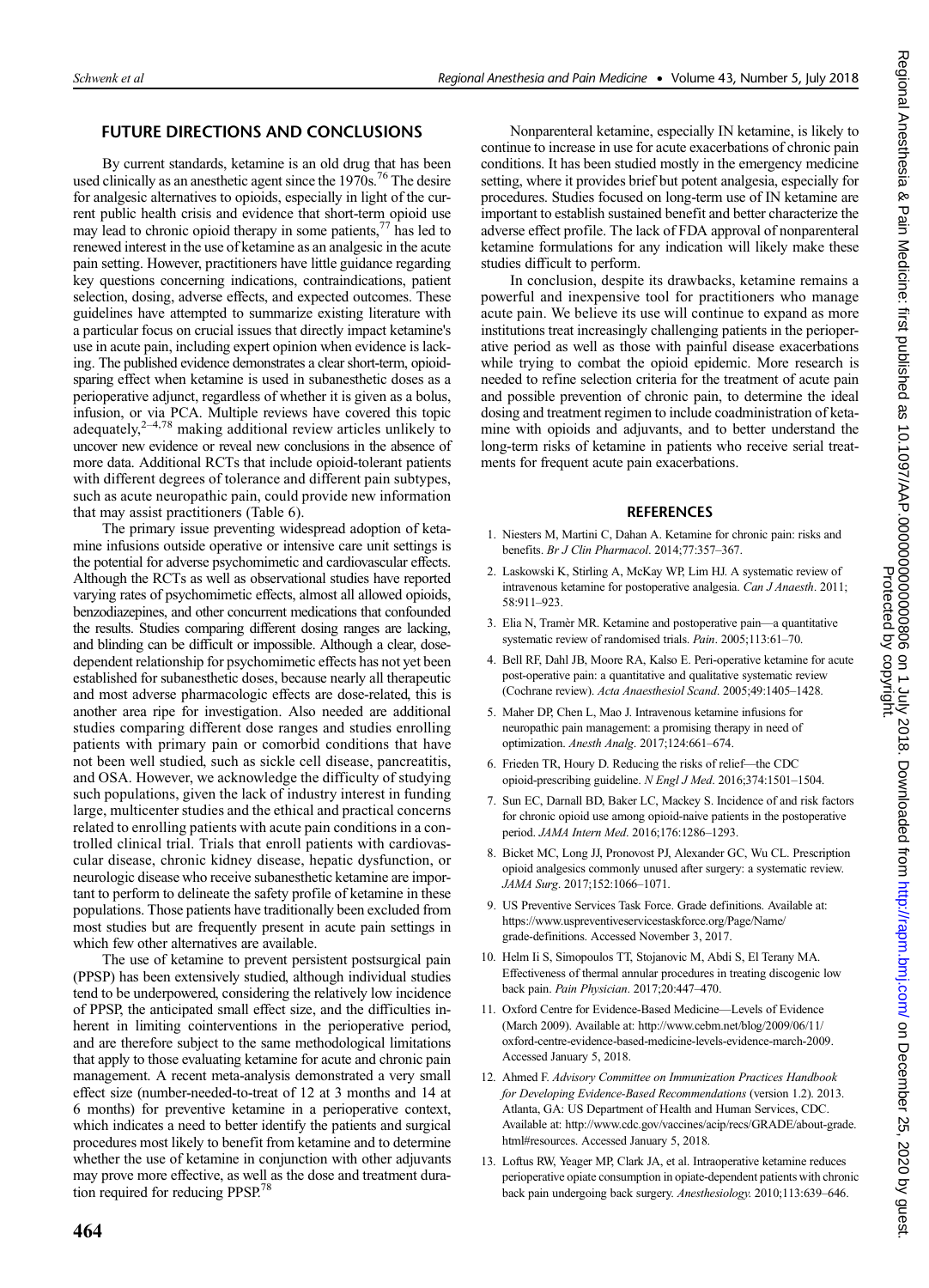- 14. Urban MK, Ya deau JT, Wukovits B, Lipnitsky JY. Ketamine as an adjunct to postoperative pain management in opioid tolerant patients after spinal fusions: a prospective randomized trial. HSS J. 2008;4:62–65.
- 15. Subramaniam K, Akhouri V, Glazer PA, et al. Intra- and postoperative very low dose intravenous ketamine infusion does not increase pain relief after major spine surgery in patients with preoperative narcotic analgesic intake. Pain Med. 2011;12:1276–1283.
- 16. Vaid P, Green T, Shinkaruk K, King-Shier K. Low-dose ketamine infusions for highly opioid-tolerant adults following spinal surgery: a retrospective before-and-after study. Pain Manag Nurs. 2016;17:150–158.
- 17. Barreveld AM, Correll DJ, Liu X, et al. Ketamine decreases postoperative pain scores in patients taking opioids for chronic pain: results of a prospective, randomized, double-blind study. Pain Med. 2013;14: 925–934.
- 18. Uprety D, Baber A, Foy M. Ketamine infusion for sickle cell pain crisis refractory to opioids: a case report and review of literature. Ann Hematol. 2014;93:769–771.
- 19. Jennings CA, Bobb BT, Noreika DM, Coyne PJ. Oral ketamine for sickle cell crisis pain refractory to opioids. J Pain Palliat Care Pharmacother. 2013;27:150–154.
- 20. Meals CG, Mullican BD, Shaffer CM, Dangerfield PF, Ramirez RP. Ketamine infusion for sickle cell crisis pain in an adult. J Pain Symptom Manage. 2011;42:e7–e9.
- 21. Tawfic QA, Faris AS, Kausalya R. The role of a low-dose ketamine-midazolam regimen in the management of severe painful crisis in patients with sickle cell disease. J Pain Symptom Manage. 2014;47: 334–340.
- 22. Zempsky WT, Loiselle KA, Corsi JM, Hagstrom JN. Use of low-dose ketamine infusion for pediatric patients with sickle cell disease–related pain: a case series. Clin J Pain. 2010;26:163–167.
- 23. Agerwala SM, Sundarapandiyan D, Weber G. Ketamine use for successful resolution of post-ERCP acute pancreatitis abdominal pain. Case Rep Anesthesiol. 2017;2017:7845358.
- 24. Abbasi S, Bidi N, Mahshidfar B, et al. Can low-dose of ketamine reduce the need for morphine in renal colic? A double-blind randomized clinical trial. Am J Emerg Med. 2018;36:376–379.
- 25. Lo TC, Yeung ST, Lee S, Skavinski K, Liao S. Reduction of central neuropathic pain with ketamine infusion in a patient with Ehlers-Danlos syndrome: a case report. J Pain Res. 2016;9:683-687.
- 26. Mulier JP. Perioperative opioids aggravate obstructive breathing in sleep apnea syndrome: mechanisms and alternative anesthesia strategies. Curr Opin Anaesthesiol. 2016;29:129–133.
- 27. Slogoff S, Allen GW, Wessels JV, Cheney DH. Clinical experience with subanesthetic ketamine. Anesth Analg. 1974;53:354–358.
- 28. US Food and Drug Administration. Ketalar (ketamine hydrochloride) injection. Available at: [https://www.accessdata.fda.gov/drugsatfda\\_docs/](https://www.accessdata.fda.gov/drugsatfda_docs/label/2017/016812s043lbl.pdf) [label/2017/016812s043lbl.pdf](https://www.accessdata.fda.gov/drugsatfda_docs/label/2017/016812s043lbl.pdf). Accessed October 3, 2017.
- 29. Domino EF, Zsigmond EK, Domino LE, et al. Plasma levels of ketamine and two of its metabolites in surgical patients using a gas chromatographic mass fragmentographic assay. Anesth Analg. 1982;61:87–92.
- 30. Clements JA, Nimmo WS, Grant IS. Bioavailability, pharmacokinetics, and analgesic activity of ketamine in humans. J Pharm Sci. 1982;71: 539–542.
- 31. Vadivelu N, Schermer E, Kodumudi V, et al. Role of ketamine for analgesia in adults and children. J Anaesthesiol Clin Pharmacol. 2016;32:298–306.
- 32. Buchheit JL, Yeh DD, Eikermann M, et al. Impact of low-dose ketamine on the usage of continuous opioid infusion for the treatment of pain in adult mechanically ventilated patients in surgical intensive care units [published online ahead of print January 1, 2017]. J Intensive Care Med. 2017.
- 33. Perello M, Artes D, Pascuets C, et al. Prolonged perioperative low-dose ketamine does not improve short and long-term outcomes after pediatric idiopathic scoliosis surgery. Spine. 2017;42:E304–E312.
- 34. Sheehy KA, Lippold C, Rice AL, et al. Subanesthetic ketamine for pain management in hospitalized children, adolescents, and young adults: a single-center cohort study. J Pain Res. 2017;10:787–795.
- 35. Pendi A, Field R, Farhan SD, Eichler M, Bederman SS. Perioperative ketamine for analgesia in spine surgery: a meta-analysis of randomized controlled trials. Spine. 2018;43:E299–E307.
- 36. Rogers R, Wise RG, Painter DJ, et al. An investigation to dissociate the analgesic and anesthetic properties of ketamine using functional magnetic resonance imaging. Anesthesiology. 2004;100:292–301.
- 37. Niesters M, Khalili-Mahani N, Martini C, et al. Effect of subanesthetic ketamine on intrinsic functional brain connectivity: a placebo-controlled functional magnetic resonance imaging study in healthy male volunteers. Anesthesiology. 2012;117:868–877.
- 38. Pomeroy JL, Marmura MJ, Nahas SJ, Viscusi ER. Ketamine infusions for treatment refractory headache. Headache. 2017;57:276–282.
- 39. Cohen SP, Bhatia A, Buvanendran A, et al. Consensus guidelines on the use of intravenous ketamine infusions for chronic pain from the American Society of Regional Anesthesia and Pain Medicine, the American Academy of Pain Medicine, and the American Society of Anesthesiologists. Reg Anesth Pain Med. 2018; 43:521–546.
- 40. Schmid RL, Sandler AN, Katz J. Use and efficacy of low-dose ketamine in the management of acute postoperative pain: a review of current techniques and outcomes. Pain. 1999;82:111–125.
- 41. Jouguelet-Lacoste J, La Colla L, Schilling D, Chelly JE. The use of intravenous infusion or single dose of low-dose ketamine for postoperative analgesia: a review of the current literature. Pain Med. 2015;16:383–403.
- 42. Wang L, Johnston B, Kaushal A, Cheng D, Zhu F, Martin J. Ketamine added to morphine or hydromorphone patient-controlled analgesia for acute postoperative pain in adults: a systematic review and meta-analysis of randomized trials. Can J Anaesth. 2016;63:311–325.
- 43. Assouline B, Tramèr MR, Kreienbühl L, Elia N. Benefit and harm of adding ketamine to an opioid in a patient-controlled analgesia device for the control of postoperative pain: systematic review and meta-analyses of randomized controlled trials with trial sequential analyses. Pain. 2016; 157:2854–2864.
- 44. Nesher N, Ekstein MP, Paz Y, et al. Morphine with adjuvant ketamine vs higher dose of morphine alone for immediate post thoracotomy analgesia. Chest. 2009;136:245–252.
- 45. Schwenk ES, Goldberg SF, Patel RD, et al. Adverse drug effects and preoperative medication factors related to perioperative low-dose ketamine infusions. Reg Anesth Pain Med. 2016;41:482–487.
- 46. Berti M, Baciarello M, Troglio R, Fanelli G. Clinical uses of low-dose ketamine in patients undergoing surgery. Curr Drug Targets. 2009; 10:707–715.
- 47. Himmelseher S, Durieux ME. Ketamine for perioperative pain management. Anesthesiology. 2005;102:211–220.
- 48. Nielsen RV, Fomsgaard JS, Siegel H, et al. Intraoperative ketamine reduces immediate postoperative opioid consumption after spinal fusion surgery in chronic pain patients with opioid dependency: a randomized, blinded trial. Pain. 2017;158:463–470.
- 49. Gorlin AW, Rosenfeld DM, Ramakrishna H. Intravenous sub-anesthetic ketamine for perioperative analgesia. J Anaesthesiol Clin Pharmacol. 2016;32:160–167.
- 50. Cohen L, Athaide V, Wickham ME, Doyle-Waters MM, Rose NG, Hohl CM. The effect of ketamine on intracranial and cerebral perfusion pressure and health outcomes: a systematic review. Ann Emerg Med. 2015;65:43.e2–51.e2.
- 51. Zeiler FA, Teitelbaum M, West M, Gillman LM. The ketamine effect on intracranial pressure in nontraumatic neurological illness. J Crit Care. 2014;29:1096–1106.